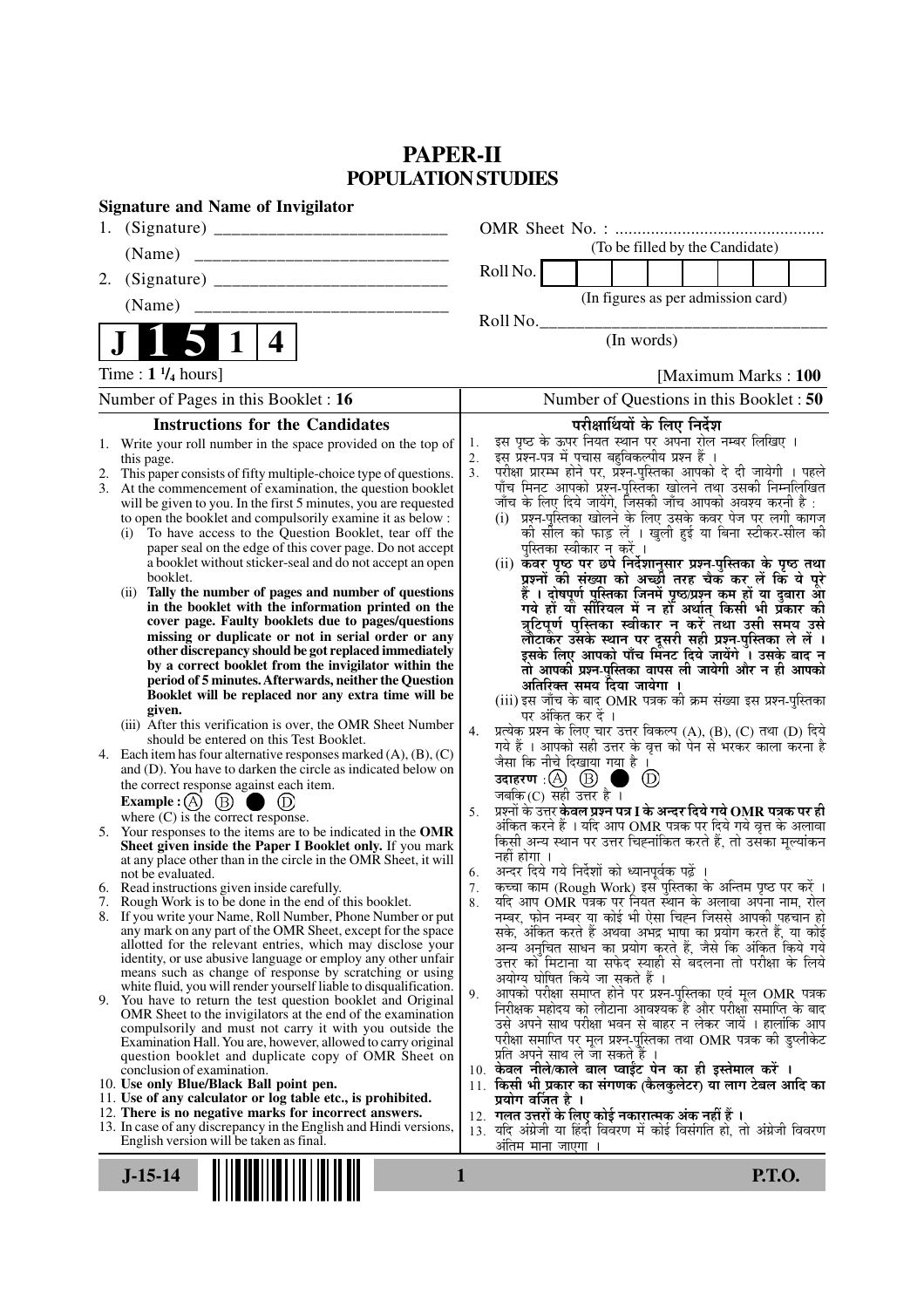## **POPULATION STUDIES**

**Paper – II** 

- **Note :** This paper contains **fifty (50)** objective type questions of **two (2)** marks each. **All** questions are compulsory.
- **1.** When was the first National Sample Survey carried out by the Registrar General of India, in India ?
	- (A)  $1953 54$  (B)  $1950 51$
	- (C)  $1952 53$  (D)  $1951 52$
- **2.** The formula  $P_t = P_0 e^{rt}$  indicates which of the following models ?
	- (A) Arithmetic Growth Model
	- (B) Exponential Growth Model
	- (C) Logistic Growth Model
	- (D) Geometric Growth Model
- **3.** Which one of the following does not match correctly ?
	- (A) U5MR Mortality
	- (B) ADR Ageing
	- (C) SMAM Fertility
	- (D) GRR Reproduction
- **4.** Match List I with List II according to Indices of Fertility formulae proposed by A.J. Coale :
	- **List I List II**  a. Index of the proportion married women i.  $I_f =$  $\Sigma f$ <sub>1</sub>W<sub>1</sub>  $\frac{1}{\Sigma F_1 W_1}$
	- b. Index of fertility ii. of Non-married women  $I_g =$  $\Sigma$ g<sub>i</sub> m<sub>i</sub>  $\frac{F_i m_i}{F_i m_i}$
	- c. Index of marital iii. fertility  $I_h =$  $\Sigma$ h<sub>i</sub> U<sub>1</sub>  $\frac{1}{\Sigma F_1 U_1}$
	- d. Index of overall iv. fertility  $I_m =$  $\Sigma$ F<sub>1</sub> m<sub>1</sub>  $\frac{1}{\Sigma F_1 W_1}$

#### **Codes :**

 a b c d  $(A)$  i ii iii iv  $(B)$  iv iii ii i  $(C)$  iv ii i iii (D) ii i iv ii

- **5.** Whose name is associated with correction of estimates of nonresponse from women who have no children and who have not stated parity ?
	- (A) El Badry
	- (B) Enke
	- (C) Bongaarts
	- (D) Notestein
- **6.** Which among the following assumptions is not correct to estimate the fertility from 'Own' children data ?
	- (A) Children aged *x* to  $x + 1$  are underenumerated.
	- (B) Women aged a to a + 1 are underenumerated.
	- (C) The proportion of non-own children is constant.
	- (D) Age specific mortality rates remain changed.
- **7.** What are the errors that make estimation of fertility through Reverse Survival ratio Method not possible ?
	- (i) Under enumeration of children
	- (ii) Age mis-reporting of children
	- (iii) The pattern of mortality selected to obtain survival ratio

#### **Codes :**

- $(A)$  (i)
- $(B)$  (ii)
- $(C)$  (i), (ii), (iii)
- $(D)$  (ii), (iii)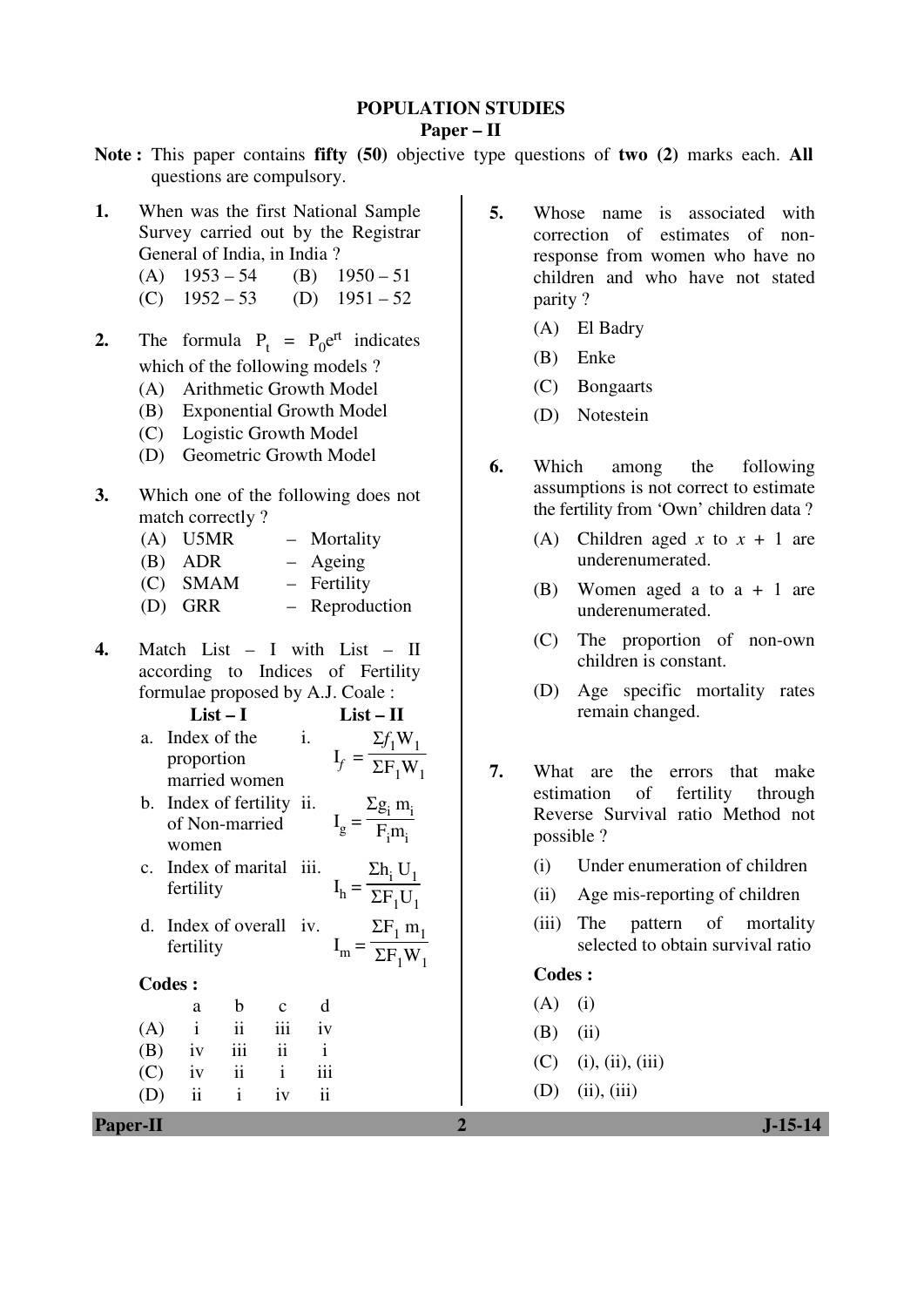#### जनसंख्या अध्ययन

#### ¯ÖÏ¿®Ö¯Ö¡Ö **– II**

**निर्देश :** इस प्रश्नपत्र में **पचास (50)** बहु-विकल्पीय प्रश्न हैं । प्रत्येक प्रश्न के **दो (2)** अंक हैं । **सभी** प्रश्न अनिवार्य हैं ।

- 1. भारत में, भारतीय महारजिस्ट्रार द्वारा प्रथम राष्टीय सैंपल सर्वे कब किया गया था ?
	- $(A)$  1953 54
	- $(B)$  1950 51
	- $(C)$  1952 53
	- (D)  $1951 52$
- $\mathbf{2.} \qquad \mathrm{P_{t} \mathrm{=} \, P_{0} \mathrm{e^{rt}} }$  सूत्र कौन सा मॉडल इंगित करता है ?
	- $(A)$  गणितीय वृद्धि मॉडल
	- (B) घातीय वृद्धि मॉडल
	- (C) तर्कगणितीय वृद्धि मॉडल
	- (D) ज्यामितीय वृद्धि मॉडल
- 3. निम्नलिखित में से कौन सा सही मेलित नहीं है ?
	- $(A)$  यृ. 5 एम.आर. मृत्युता
	- $(B)$  ए.डी.आर. बुढ़ापा आना/बुढ़ाना
	- (C) एस.एम.ए.एम. प्रजनन
	- (D) जी.आर.आर. जननशीलता
- 4. ए.जे. कोल द्वारा प्रस्तावित प्रजननता सूत्र सूचकांक के अनुसार सुची – I को सुची – II के साथ सुमेलित करें :

$$
\vec{R} = I
$$
  $\vec{R} = II$ 

- a. विवाहित स्त्रियों के i. अनुपात का सूचकांक  $I_f =$  $\Sigma f$ <sub>1</sub>W<sub>1</sub>  $\frac{1}{\Sigma F_1 W_1}$
- b. अविवाहित स्त्रियों को प्रजननता का सूचकांक ii.  $I_g =$  $\Sigma$ g<sub>i</sub> m<sub>i</sub>  $\frac{F_i m_i}{F_i m_i}$
- c. वैवाहिक प्रजननता iii. सुचकांक  $I_h =$  $\Sigma$ h<sub>i</sub> U<sub>1</sub>  $\frac{1}{\Sigma F_1 U_1}$
- d. कुल प्रजननता सूचकांक iv.  $I_m =$  $\Sigma F_1 m_1$  $\overline{\Sigma F_1 W_1}$

󜅐ݟ :

 a b c d  $(A)$  i ii iii iv (B) iv iii ii i  $(C)$  iv ii i iii

(D) ii i iv ii

**5.** उन महिलाओं जिनके बच्चे नहीं हैं, से गैर-प्रतिक्रिया के आकलनों तथा उन महिलाओं जिन्होंने पैरिटी नहीं बताई है, के बीच सहसम्बन्ध से किसका नाम जुड़ा है ?

- (A) एल बदरी
- $(B)$  एनके
- (C) बोंगार्ट्स
- (D) नोटस्टीन
- 6. 'अपने' बच्चों पर डेटा से प्रजनन क्षमता का आकलन करने के लिए निम्नलिखित में से कौन सी मान्यता सही नहीं है  $\overline{v}$ 
	- $(A)$  *x* से *x* + 1 आयु के बच्चों की अल्प परिगणना की गई है ।
	- $(B)$  a से a + 1 आयु की स्त्रियों की अल्प परिगणना की है ।
	- (C) गैर-स्व बच्चों का अनुपात स्थिर है।
	- (D) आयु विशिष्ट मृत्यु दरें परिवर्तित रहती हैं ।
- 7. विपर्यय (या प्रतिवर्ती) उत्तरजीविता अनुपात पद्धति के माध्यम से प्रजनन क्षमता के आकलन को कौन सी त्रटियाँ असम्भव बनाती हैं ?
	- (i) बच्चों की अल्प परिगणना
	- (ii) बच्चों की उम्र की अयथार्थ रिपोर्टिंग
	- (iii) उत्तरजीविता अनुपात प्राप्त करने के लिए चयनित मृत्यु पैटर्न

कोड़ $\cdot$ 

 $\ddot{\phantom{0}}$ 

- $(A)$  (i)
- $(B)$  (ii)
- $(C)$  (i), (ii), (iii)
- $(D)$  (ii), (iii)

 **J-15-14 3 Paper-II**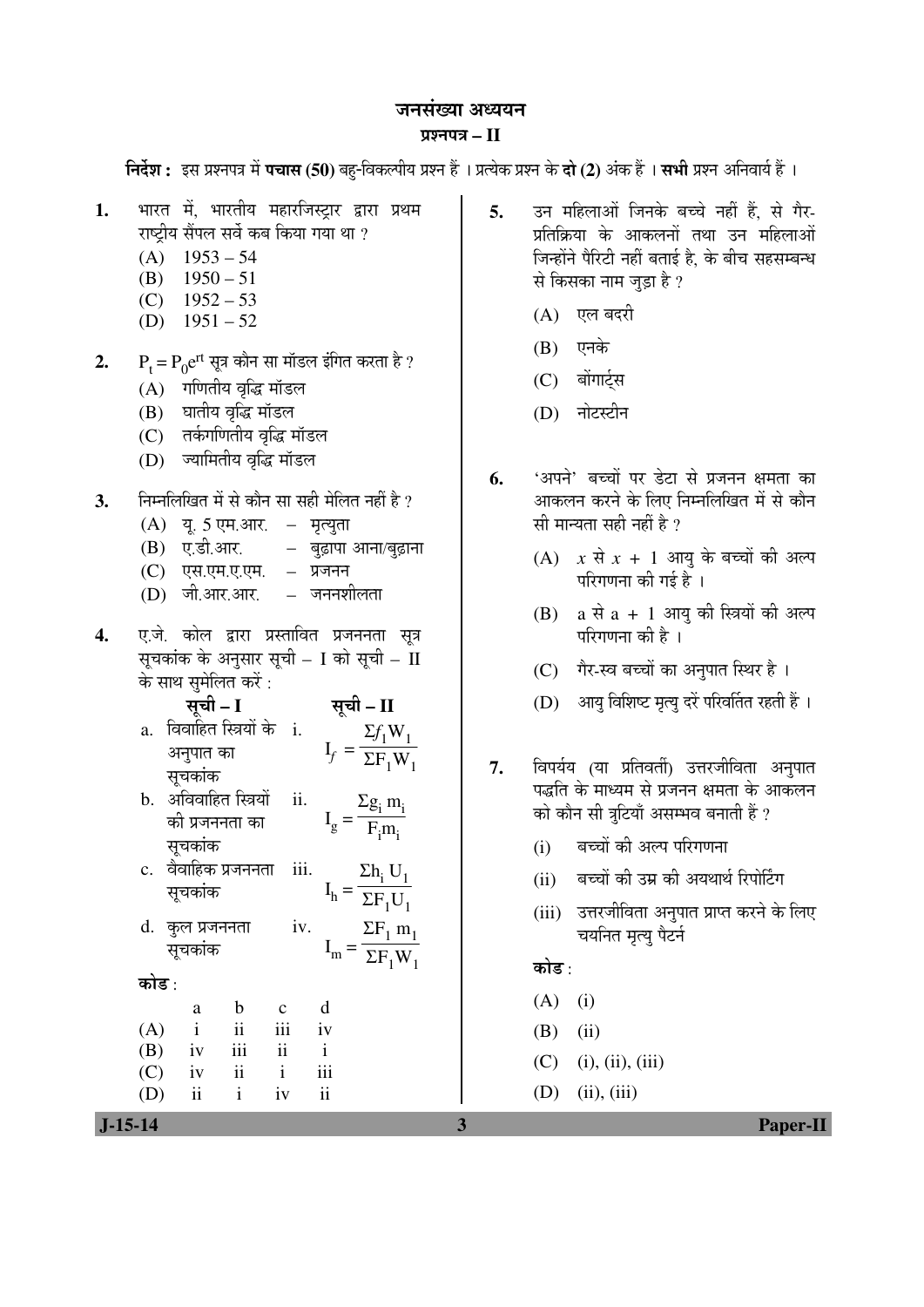- **8.** Which of the following states recorded the highest percentage of elderly population, as per the 2011 Census ?
	- (A) Tamil Nadu
	- (B) Karnataka
	- (C) Uttar Pradesh
	- (D) Kerala
- **9.** If less number of persons remain single in cohort A than cohort B, it indicates that
	- (A) Cohort A experienced higher marriage rates
	- (B) Cohort B experienced higher marriage rates
	- (C) Cohort A and B experienced same marriage rates
	- (D) None of the above
- **10.** Name the state with highest population density as per the 2011 Census.
	- (A) Maharashtra
	- (B) Uttar Pradesh
	- (C) Bihar
	- (D) West Bengal
- **11.** According to the 2011 Census of India, which amongst the following States/Union Territories sex ratio (female per 1000 males) has been recorded lowest
	- (A) Haryana
	- (B) NCT of Delhi
	- (C) Chandigarh
	- (D) Daman & Diu
- **12.** What is the relationship between 'Net Reproduction Rate' (NRR) and 'Gross Reproduction Rate' (GRR) ?
	- (A) GRR is multiplexed by survival rates of female
	- (B) GRR is divided by the survival rates of females
	- (C) NRR is divided by the survival rate of females
	- (D) None of the above
- **13.** Which of the following is 'Pearl Pregnancy Index' ?
- (A) Number of pregnancies  $\times 1000$
- (B)  $\frac{\text{Number of pregnances}}{\text{Number of married women}} \times 1000$ out of non-susceptable period
	- $(C)$  Number of contracentive  $\times$  1200 Number of contraceptive months of exposure
	- (D) Number of accidental pregnancies  $\times 1000$ Number of contraceptive months of exposure
- **14.** Prevalence of a disease is defined as
	- (A) New cases of disease in the reference period per 100 population exposed to disease.
	- (B) Old cases of disease in the reference period per 100 population exposed to disease.
	- (C) New and old cases in the reference period per 100 population exposed to disease.
	- (D) None of the above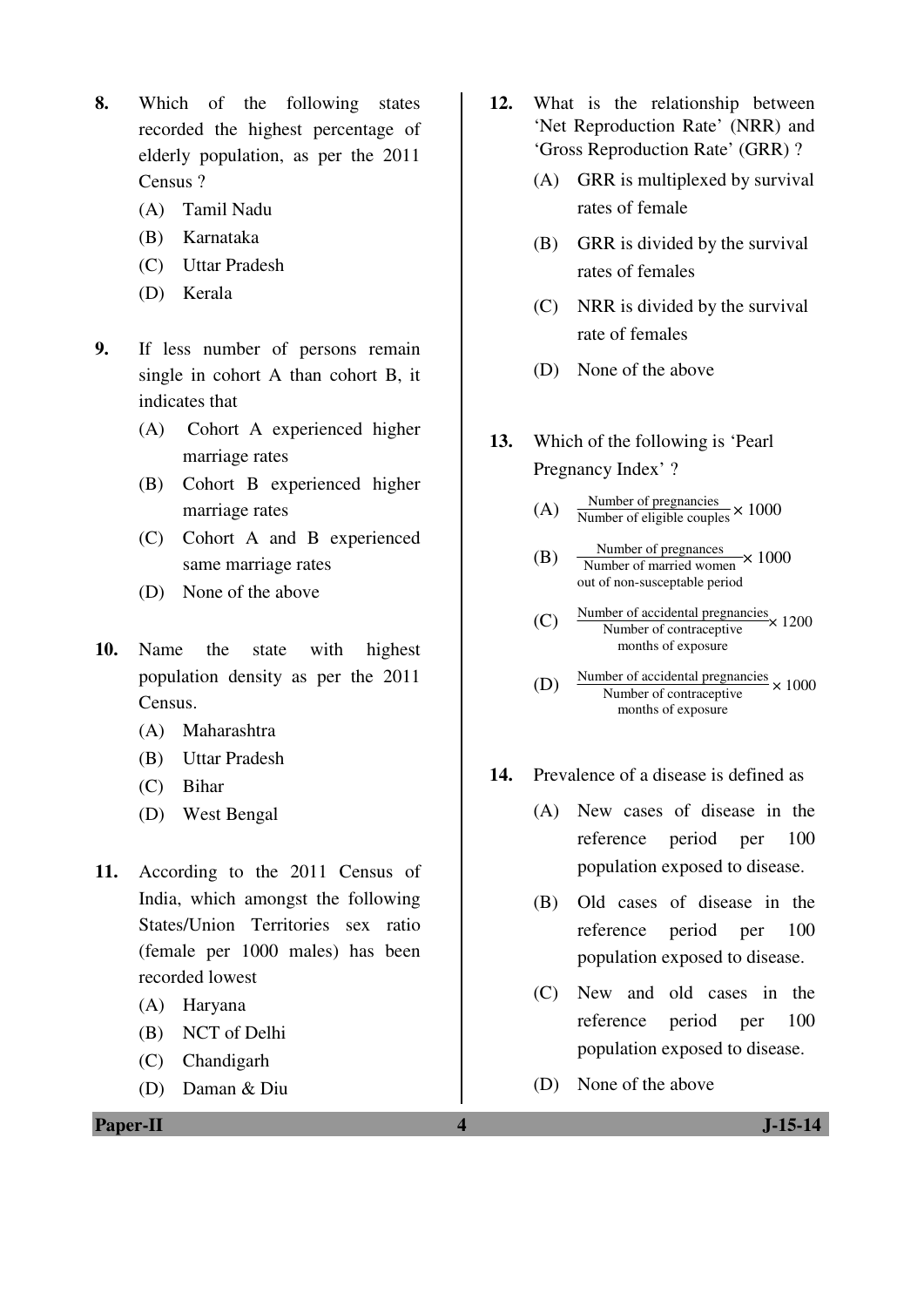- 8. 2011 की जनगणना के अनुसार किस राज्य ने <u>वृद्ध</u> जनसंख्या का उच्चतम प्रतिशत दर्ज किया ?
	- $(A)$  तमिलनाड़
	- (B) कर्नाटक
	- (C) उत्तर प्रदेश
	- (D) केरल
- 9. Þõrte and the ship on the ship of the ship of the ship of the ship of the ship  $\mathbf{g}$  and  $\mathbf{g}$  and  $\mathbf{g}$  and  $\mathbf{g}$  and  $\mathbf{g}$  and  $\mathbf{g}$  and  $\mathbf{g}$  and  $\mathbf{g}$  and  $\mathbf{g}$  and  $\mathbf{g}$  and  $\mathbf{g}$  संख्या के व्यक्ति एकल रहते हैं, तो यह इंगित करता है कि
	- $(A)$  कोहोर्ट ए में विवाह की उच्च दरें हैं ।
	- $(B)$  कोहोर्ट बी में विवाह की उच्च दरें हैं ।
	- (C) कोहोर्ट ए और बी में विवाह की दरें एक समान $\tilde{\vec{a}}$  ।
	- (D) उपर्युक्त में से कोई नहीं
- 10. 2011 की जनगणना के अनुसार, किस राज्य में जनसंख्या घनत्व अधिकतम $\,$ है ?
	- $(A)$  महाराष्ट्र
	- $(B)$  उत्तर प्रदेश
	- $(C)$  बिहार
	- $(D)$  पश्चिम बंगाल
- 11. भारत की जनगणना 2011 के अनुसार, निम्नलिखित राज्य / संघराज्य क्षेत्रों में से किसमें लिंग अनुपात (प्रति हजार पुरुषों पर महिलाएँ)  $\overline{P}$ निम्नतम पाया गया?
	- $(A)$  हरियाणा
	- (B) हिल्ली का राष्ट्रीय राजधानी क्षेत्र
	- (C) चंडीगढ
	- (D) दमण एवं दीव

12. निवल प्रजननशीलता दर (एन.आर.आर.) और सकल प्रजननशीलता दर (जी.आर.आर.) के बीच क्या सम्बन्ध है $\,$ ?

- $(A)$  जी.आर.आर. महिला की उत्तरजीविता दर के साथ गुणा किया जाता है ।
- $(B)$  महिलाओं की उत्तरजीविता दरों के द्वारा जी आर आर विभाजित
- (C) महिलाओं की उत्तरजीविता की दरों के द्वारा एन.आर.आर. विभाजित
- (D) उपर्युक्त में से कोई नहीं
- 13. ਜਿਸ में से 'पर्ल गर्भ सुचकांक' कौन सा है ?

(A)  
$$
\frac{1}{114}
$$
 की संख्या  $(A)$   वोग्य दम्पत्तियों की संख्या $\times$ 1000

 $\rightarrow$ 

(B)

\n
$$
\frac{14}{7}
$$
 का संख्या

\n(B)

\n $\frac{14}{7}$  नार्भधारण कर सकने × 1000

\nवाली अवधि से विवाहित

\nस्त्रियों की संख्या

$$
(C) \quad \frac{\text{आकस्मिक गर्भधारण की संख्या}{} \times 1200
$$
\nमर्सनिरोधक प्रभाव के

 (D) †ÖÛú×ôÖÛú ÝÖ³ÖÔ¬ÖÖ¸üÞÖ Ûúß ÃÖÓܵÖÖ ÝÖ³ÖÔ×®Ö¸üÖê¬ÖÛú ¯ÖϳÖÖ¾Ö Ûêú ´ÖÆüß®ÖÖë Ûúß ÃÖÓܵÖÖ × 1000

- 14. रोग की व्यापकता की निम्नलिखित रूप में  $\vec{z}$ द्याग्व्या की जाती है $\cdot$ 
	- $(A)$  रोग से प्रभावित होने वाली प्रति  $100$ जनसंख्या पर संदर्भ अवधि में रोग के नवीन मामले $^{\circ}$
	- $(B)$  रोग से प्रभावित होने वाली प्रति  $100$ जनसंख्या पर संदर्भ काल में रोग के पराने मामले
	- $(C)$  रोग से प्रभावित होने वाली प्रति  $100$ जनसंख्या पर संदर्भ काल में नवीन एवं पुराने मामले
	- (D) उपर्युक्त में से कोई नहीं

 **J-15-14 5 Paper-II**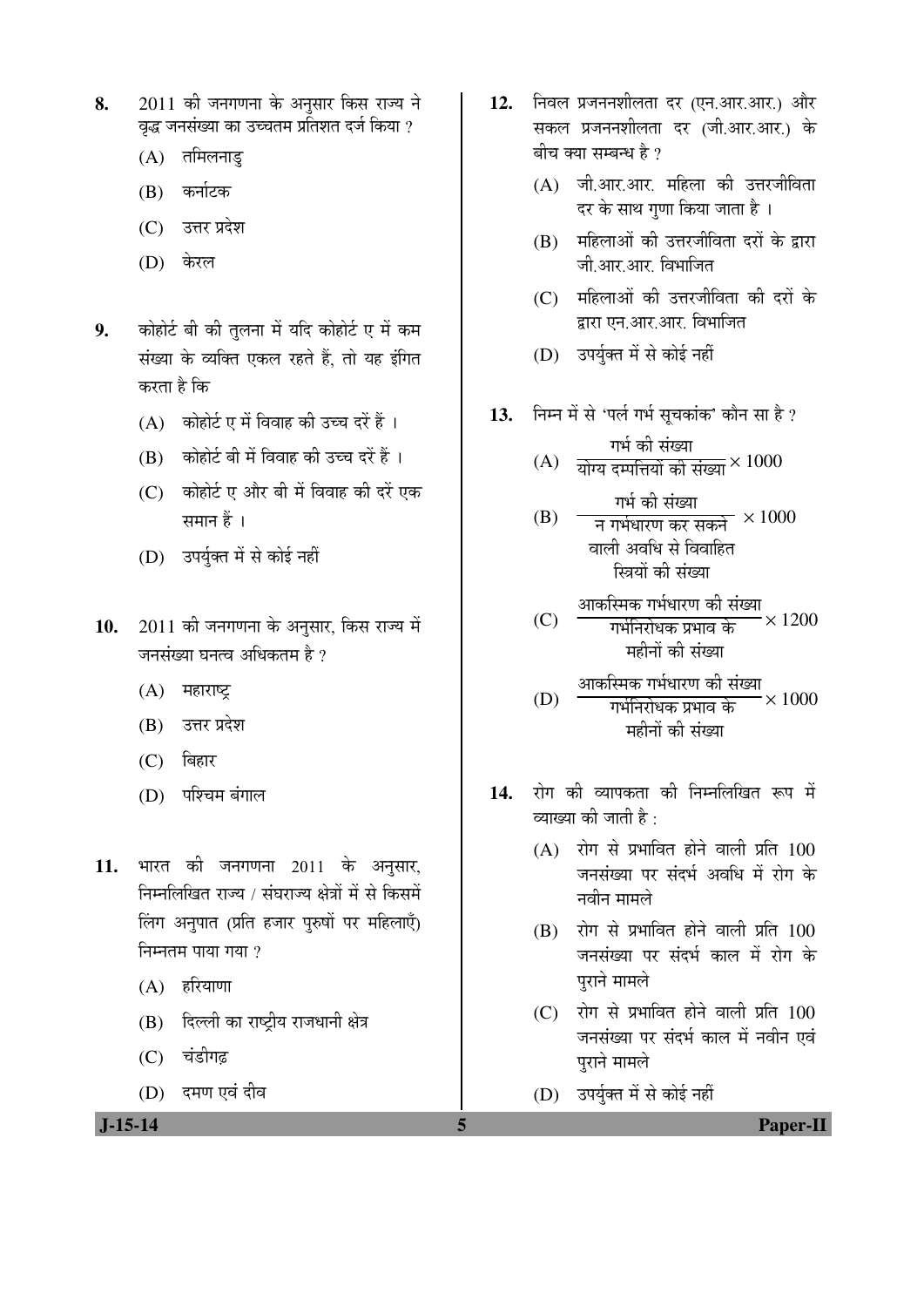- **15.** Among the following, which years, NFHS-I, NFHS-II and NFHS-III were conducted ?
	- (A) 1998–99, 2002–03 and 2005–06
	- (B) 1993–94, 2004–05 and 2008–09
	- (C) 1992–93, 1998–99 and  $2005-06$
	- (D) 1995–96, 2000–01 and 2005–06
- **16.** According to the National Family Health Survey (NFHS)-III, highest prevalence of anaemia in children 6-59 months is found in which State given below ?
	- (A) Uttar Pradesh
	- (B) Chhatisgarh
	- (C) Bihar
	- (D) Haryana
- **17.** According to the National Family Health Survey (NFHS)-III report which among the following states is having lowest knowledge of AIDS in both men and women ?
	- (A) Himachal Pradesh
	- (B) Jharkhand
	- (C) Arunachal Pradesh
	- (D) Karnataka

**18.** Death rates are standardised \_\_\_\_\_\_\_

- (A) to adjust for under registration of deaths
- (B) to eliminate differential influence of one or more variables
- (C) to provide correct situation of actual or experienced rates
- (D) to determine future rates
- **19.** If the life table, death rate of a stationary population is 10, then the life table birth rate for the same population is \_\_\_\_\_\_\_.
	- $(A) < 10$
	- $(B) > 10$
	- $(C)$  10
	- (D) None of the above
- **20.** Rank the reasons for migration of migrants by last residence with duration of a  $0 - 9$  years, as per the 2001 Census
	- (A) marriage, moved with household, work/employment
	- (B) moved with household, marriage, work/employment
	- (C) marriage, work/employment, moved with household
	- (D) work/employment, marriage, moved with household
- **21.** In the 2011 Census, which of the following information on migration was not collected?
	- (A) Duration of stay at last residence
	- (B) Birth place
	- (C) Place of last residence
	- (D) Reason for migration
- **22.** Information on rural-urban status of place of birth was introduced in which Census ?
	- (A) 1981
	- (B) 1971
	- (C) 2011
	- (D) 1991
- **23.** As per Census of India 2011 enumeration, the total number of towns in India approximate to
	- (A) Five thousand
	- (B) Six thousand
	- (C) Seven thousand
	- (D) Eight thousand

**Paper-II 6 J-15-14**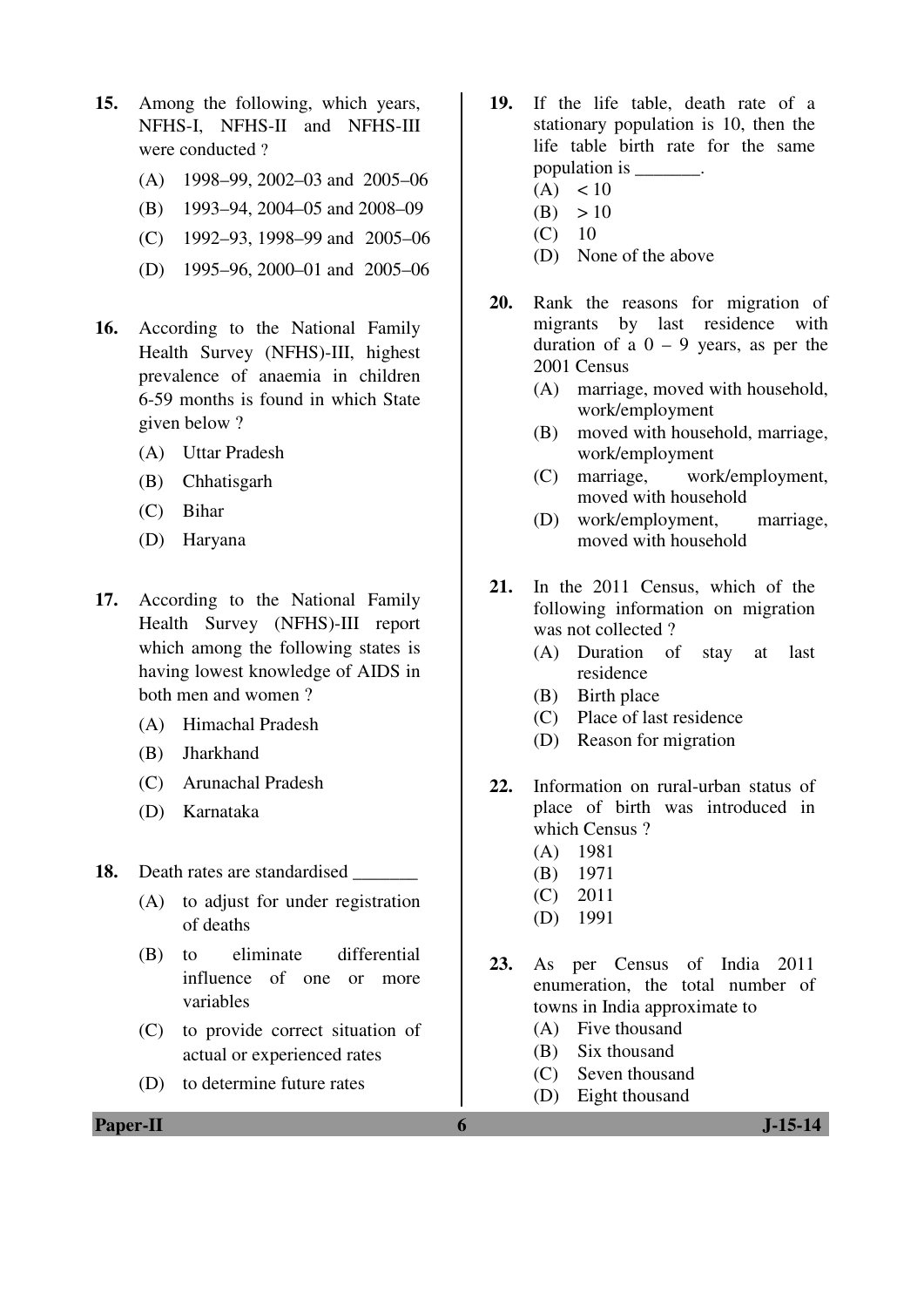- 15. **एन.एफ.एच.एस. I, एन.एफ.एच.एस. II** और एन.एफ.एच.एस. – III निम्नलिखित में से किन वर्षों में किए गए थे ?
	- (A) 1998–99, 2002–03 और 2005–06
	- (B) 1993–94, 2004–05 और 2008–09
	- (C) 1992–93, 1998–99 और 2005–06
	- (D) 1995–96, 2000–01 और 2005–06
- 16. नेशनल फैमली हैल्थ सर्वे (एन.एफ.एच.एस.) III के अनुसार, निम्नलिखित में से किस राज्य में 6-59 महीनों के बच्चों में एनीमिया (या रक्तअल्पता) की व्याप्तता अधिकतम है ?
	- (A) उत्तर प्रदेश
	- (B) छत्तीसगढ
	- $(C)$  बिहार
	- (D) हरियाणा
- 17. नेशनल फैमली हैल्थ सर्वे (एन.एफ.एच.एस.) III की रिपोर्ट के अनुसार, निम्नलिखित में से किस राज्य में पुरुषों तथा महिलाओं दोनों में एडस का ज्ञान न्यूनतम है ?
	- $(A)$  हिमाचल प्रदेश
	- (B) झारखंड
	- $(C)$  अरुणाचल प्रदेश
	- (D) कर्नाटक
- 18. मृत्यु दरों को निम्नलिखित के लिए मानकीकृत किया जाता है :
	- (A) मृत्यु के अवपंजीकरण का समायोजन करने के लिए
	- (B) एक या ज्यादा चरों के विभेदीय प्रभाव को समाप्त करने के लिए
	- (C) वास्तविक या अनुभव की गई दरों की सही स्थिति प्रदान करने हेत
	- (D) भावी दरों को निर्धारित करने के लिए
- 19. यदि जीवन तालिका में. अचल जनसंख्या की मृत्य दर 10 है, तो उसी जनसंख्या के लिये जीवन तालिका जन्म दर निम्नलिखित होती है:
	- $(A) < 10$
	- $(B) > 10$
	- $(C)$  10
	- (D) उपर्युक्त में से कोई नहीं
- 20. 2001 की जनगणना के अनुसार, 9 वर्षों की अवधि के साथ पिछले निवास द्वारा प्रवासियों के प्रवसन के कारणों का श्रेणीकरण करें $\cdot$ 
	- $(A)$  विवाह, परिवार सहित जाना, कार्य/रोजगार
	- (B) परिवार सहित जाना, विवाह, कार्य/रोजगार
	- $(C)$  विवाह, कार्य/रोजगार, परिवार सहित जाना
	- $(D)$  कार्य/रोजगार, विवाह, परिवार सहित जाना
- 21. जनगणना 2011 में, प्रवसन पर निम्नलिखित सचना एकत्रित नहीं की गई थी :
	- $(A)$  पिछले निवासस्थान में आवास की अवधि
	- $(B)$  जन्म स्थान
	- (C) पिछले निवास का स्थान
	- (D) प्रवसन का कारण
- 22. जन्म स्थान के ग्रामीण-नगरीय दर्जे की जानकारी किस जनगणना में सम्मिलित की गई थी ?
	- (A) 1981
	- (B) 1971
	- (C) 2011
	- (D) 1991
- 23. भारत की जनगणना-2011 के अनुसार, भारत में शहरों की कुल संख्या लगभग निम्नलिखित है:
	- $(A)$  पाँच हजार
	- $(B)$   $\overline{\omega}$ : हजार
	- $(C)$  सात हजार
	- $(D)$  आठ हजार

 **J-15-14 7 Paper-II**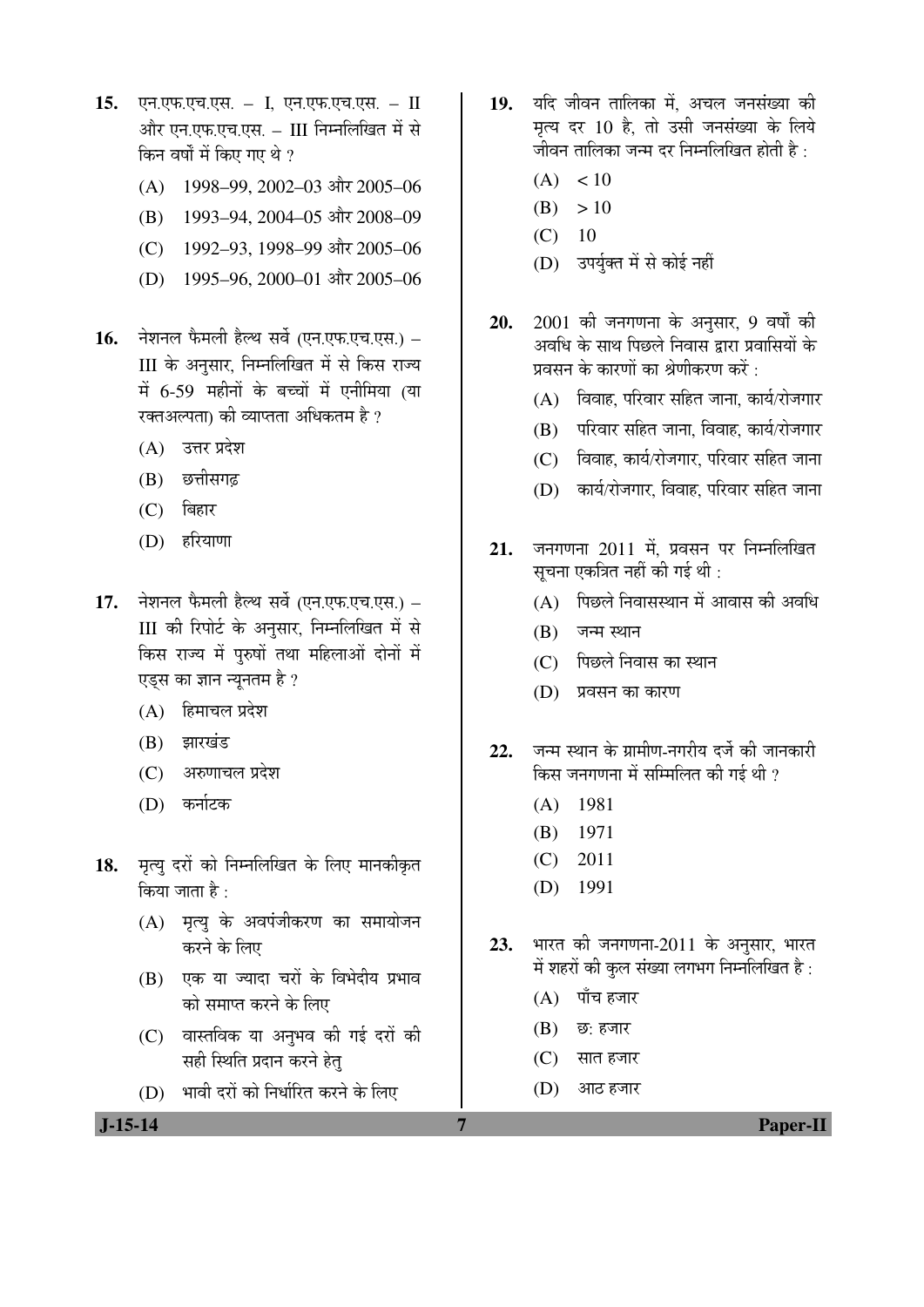- **24.** The region around a central place having strong to and from functional interactions with it is known as
	- (A) Market Region
	- (B) Radiating Region
	- (C) Complementary Region
	- (D) Satellite Region
- **25.** Which of the following Alphabets in Central Place theory connotes the largest region ?
	- $(A)$  G
	- (B) L
	- $(C)$  M
	- $(D)$   $P$
- **26.** Match List I with List II :

|         | List $-$ L    |    | List – $\Pi$       |  |
|---------|---------------|----|--------------------|--|
|         | (India Zones) |    | Urban              |  |
|         |               |    | <b>Decadal</b>     |  |
|         |               |    | <b>Growth Rate</b> |  |
|         |               |    | (in percent)       |  |
|         |               |    | 2009-2011          |  |
| $a_{-}$ | Northern      | i. | - 31.6             |  |
|         | Zone          |    |                    |  |

- b. North-Eastern ii. 37.6 Zone
- c. Western Zone iii. 28.3
- d. Southern zone iv.  $39.0$

### **Codes :**

 a b c d  $(A)$  i ii iii iv (B) ii i iv iii  $(C)$  iv ii iii i (D) iii ii i iv

- **27.** According to Easterlin, what are basic determinants of fertility ?
	- (i) Regulation costs
	- (ii) Demand for children
	- (iii) Supply of children

## **Codes :**

- $(A)$  (i)
- $(B)$  (i), (ii)
- $(C)$  (ii), (iii)
- (D) (i), (ii), (iii)
- **28.** According to the special bulletin on maternal mortality in India (2007-09) of SRS, which state did not achieve the MDG Target for maternal mortality ?
	- (A) Kerala
	- (B) Tamil Nadu
	- (C) Karnataka
	- (D) Maharashtra
- **29.** What is 'Demographic Dividend' ?
	- (A) Increase in  $0 5$  age group population.
	- (B) Increase in  $6 15$  age group population.
	- (C) Increase in  $15 64$  age group population.
	- (D) Increase in 65 + year population
- **30.** Who discussed the close relationship between Demography and Economics ?
	- (A) Ackerman
	- (B) J.J. Spengler
	- (C) Otis Duncan
	- (D) Dodge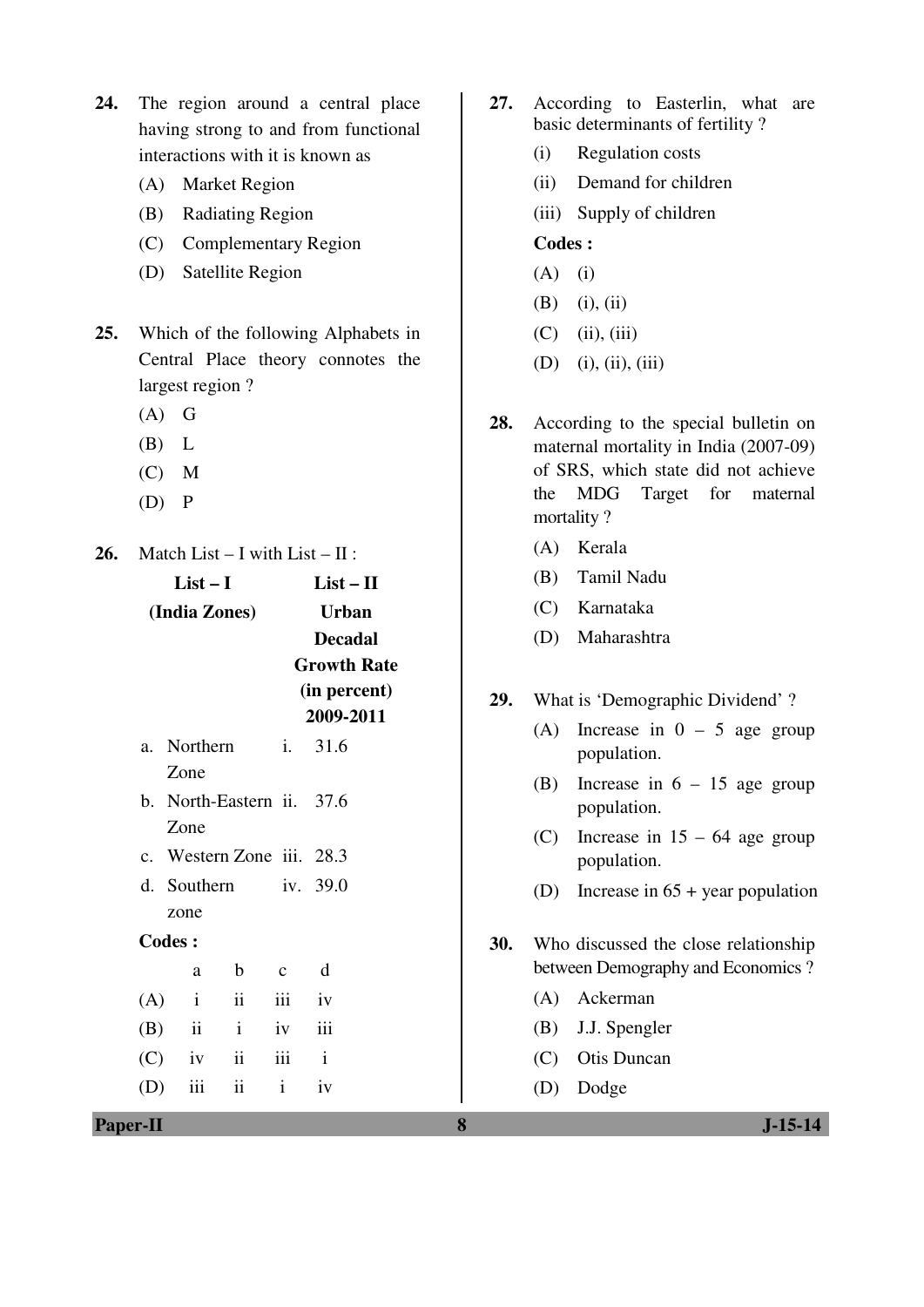| 24.  केन्द्रीय स्थान के आसपास का क्षेत्र जिसका |
|------------------------------------------------|
| उसके साथ शक्तिशाली आगे-पीछे कार्यात्मक         |
| अंत:क्रियाएँ चलती हैं, किस नाम से जाना जाता    |
| है ?                                           |

- $(A)$  बाजार क्षेत्र
- (B) प्रसारक या विकिरणकारी क्षेत्र
- (C) पुरक क्षेत्र
- (D) अनुषंगी (सेटेलाइट) क्षेत्र
- 25. केन्द्रीय स्थान सिद्धांत में निम्नलिखित में से कौन सा अक्षर सबसे बड़े क्षेत्र का संकेत देता है ?
	- $(A)$  G
	- (B) L
	- $(C)$  M
	- $(D)$   $P$

26. सूची – I को सूची – II के साथ सुमेलित करें:

| सूची – I    |                |     |                               | सूची – II               |             |  |
|-------------|----------------|-----|-------------------------------|-------------------------|-------------|--|
| (भारत-अंचल) |                |     |                               | (नगरीय दशकीय            |             |  |
|             |                |     |                               | वृद्धि दर (प्रतिशत में) |             |  |
|             |                |     |                               |                         | 2009-2011)  |  |
|             | a. उत्तरी अंचल |     |                               |                         | i. 31.6     |  |
|             |                |     | b. उत्तर-पूर्वी अंचल ii. 37.6 |                         |             |  |
|             |                |     | c. पश्चिमी अंचल iii. 28.3     |                         |             |  |
|             |                |     | d. दक्षिणी अंचल iv. 39.0      |                         |             |  |
| कोड :       |                |     |                               |                         |             |  |
|             |                | a   | b c                           |                         | $\mathbf d$ |  |
|             |                |     | $(A)$ i ii                    | iii iv                  |             |  |
|             | $(B)$ ii       |     | $i$ iv $iii$                  |                         |             |  |
|             | $(C)$ iv       |     | ii                            | iii i                   |             |  |
| (D)         |                | iii | $\mathbf{ii}$                 | $\mathbf{i}$            | iv          |  |

- 27. **इस्टरलिन के अनुसार, प्रजनन क्षमता के** मुलभुत निर्धारक क्या हैं ?
	- $(i)$  विनियमन लागतें
	- (ii) बच्चों के लिए माँग
	- (iii) बच्चों की आपूर्ति
	- कोड :
	- $(A)$  (i)
	- $(B)$  (i), (ii)
	- $(C)$  (ii), (iii)
	- $(D)$  (i), (ii), (iii)
- 28. भारत में मातृ मृत्यु दर पर एस.आर.एस. के विशेष बुलेटन (2007–09) के अनुसार, किस राज्य ने मातृ मृत्यु दर के सम्बन्ध में एम.डी.जी. लक्ष्य प्राप्त नहीं किया है ?
	- $(A)$  केरल
	- $(B)$  तमिलनाडु
	- (C) कर्नाटक
	- (D) महाराष्ट्र
- 29. 'जनांकिकीय लाभांश' क्या है ?
	- $(A)$  0 5 वर्ष के आयु समूह की जनसंख्या में वृद्धि
	- $(B)$  6 15 वर्ष के आयु समूह की जनसंख्या में वृद्धि
	- $(C)$  15 64 वर्ष के आयु समूह की जनसंख्या में वृद्धि
	- $(D)$  65 + वर्ष के आयु समूह की जनसंख्या में वृद्धि
- 30. जनांकिकी और अर्थशास्त्र के बीच घनिष्ठ सम्बन्ध की चर्चा किसने की है ?
	- (A) एकरमैन
	- (B) जे.जे. स्पेंगलर
	- (C) ओटिस डंकन
	- $(D)$  डॉज
- **J-15-14 9 Paper-II**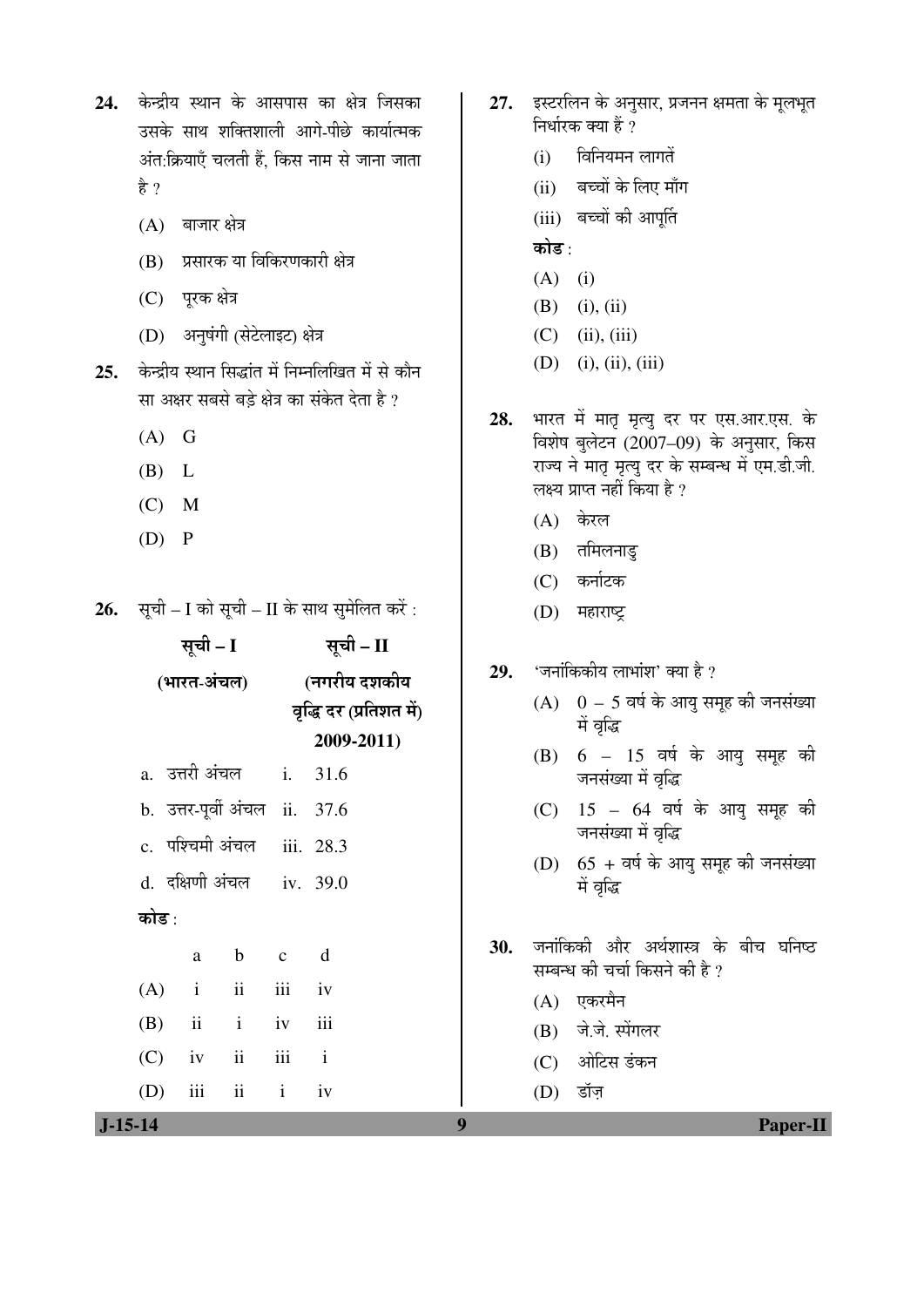- **31.** Which of the MDGs are directly related to gender equity issues ?
	- $(A)$  3 and 4
	- (B) 1, 3 and 4
	- $(C)$  1 and 4
	- (D) 2, 3 and 4
- **32. Assertion (A) :** Decision-making power of women, in general, is low in developing countries.
	- **Reason (R) :** Investment in education and health of children is high in developing countries.

## **Codes :**

- $(A)$  (A) is true,  $(R)$  is true and  $(R)$ is the correct explanation of  $(A)$ .
- (B) (A) is true,  $(R)$  is true and  $(R)$ is not the correct explanation of  $(A)$ .
- $(C)$  (A) is true, but  $(R)$  is false.
- (D) (A) is false, but (R) is true.
- **33.** Which one among the following type of estimate is not correct ?
	- (A) Ongoing Census Estimate
	- (B) Inter Census estimates
	- (C) Post-Census Estimates
	- (D) Future Estimates
- **34. Assertion (A) :** Badly performing programmes are simply unaffordable in developing countries.
	- **Reason** (R) : Resource constraints are adequate in developing countries.

 **Codes :** 

- (A) (A) is true  $(R)$  is true and  $(R)$  is the correct explanation of (A).
- (B) (A) is true (R) is true and  $(R)$  is not the correct explanation of (A).
- $(C)$  (A) is true and  $(R)$  is false.
- (D) (A) is false and (R) is true.
- **35.** Rank the following States/Union Territories in descending order (high to low) in terms of child sex ratio in the age group  $(0 - 6)$  according to data available in Census of India – 2011.
	- (a) Mizoram
	- (b) Andaman & Nicobar Islands
	- (c) Puducherry
	- (d) Chandigarh

## **Codes :**

- $(A)$  (a) (c) (b) (d) (B) (b) (a) (d) (c) (C) (a) (b) (c) (d) (D) (c) (d) (b) (a)
- **36.** The Indian Association for the Study of Population (IASP) was established in which among the following years ?
	- (A) 1962
	- (B) 1972
	- (C) 1982
	- (D) 1992
- **37.** Information pertaining to which among the following is not provided by the population Census in India ?
	- (A) Trends in population growth
	- (B) Changes in the age-sex structure
	- (C) Family planning practice of the married couples
	- (D) Pattern of migration and urbanization

**Paper-II** J-15-14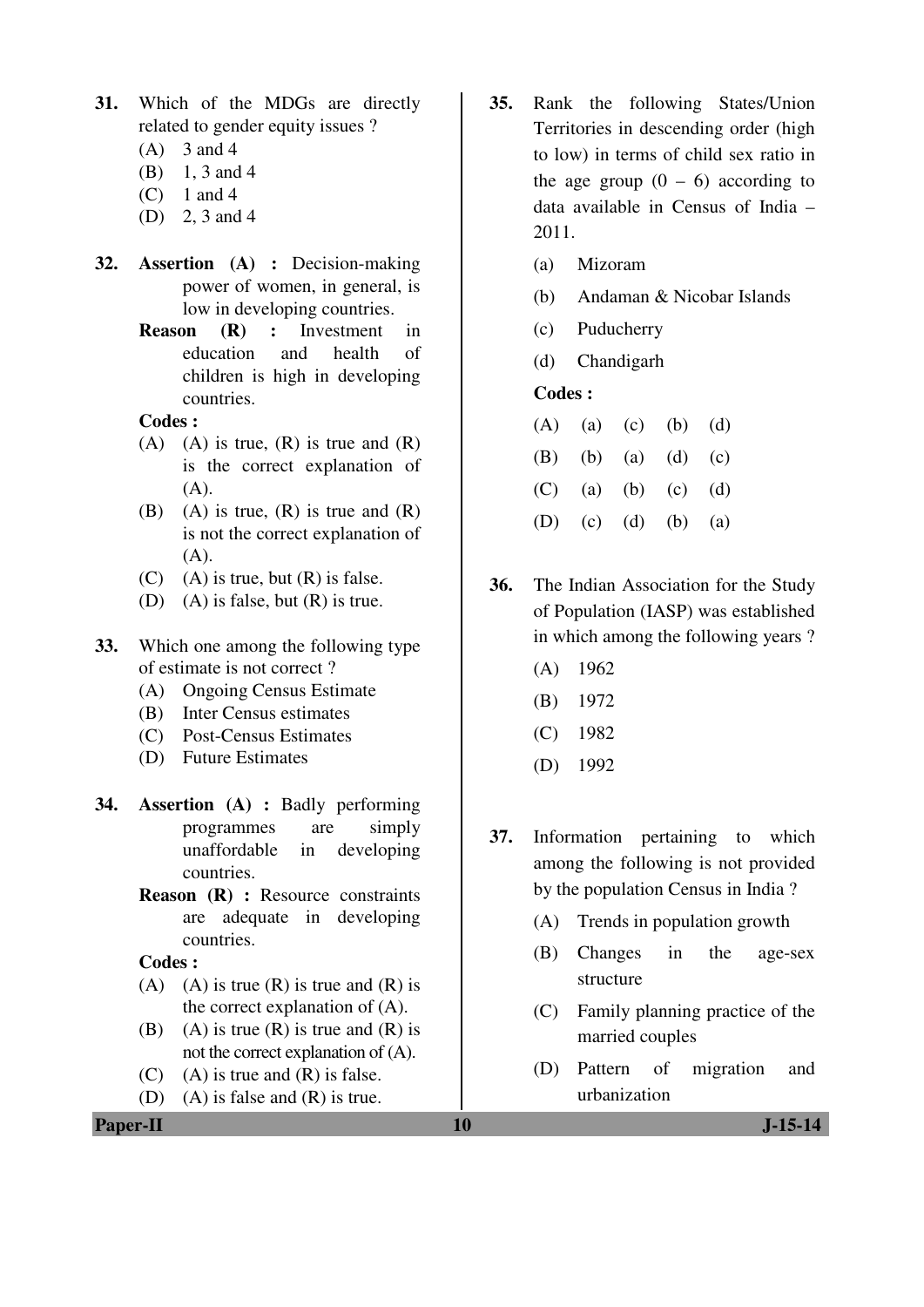**J-15-14 11 Paper-II** 31. निम्नलिखित में से कौन से एम.डी.जी. जेंडर समता मद्दों के साथ सीधे जुड़े हैं ?  $(A)$  3 और 4  $(B)$  1, 3 और 4 (C)  $1 \text{ and } 4$  $(D)$  2, 3 और 4 **32. अभिकथन (A)** : विकासशील देशों में सामान्यतया स्त्रियों में निर्णय लेने की शक्ति निम्न होती है । **कारण (R)** : विकासशील देशों में बच्चों की शिक्षा और स्वास्थ्य के क्षेत्र में निवेश अधिक होता है । कोड :  $(A)$   $(A)$  सत्य है,  $(R)$  सत्य है और  $(R)$ ,  $(A)$  की सही व्याख्या है।  $(B)$   $(A)$  सत्य है,  $(R)$  सत्य है और  $(R)$ ,  $(A)$  की सही व्याख्या नहीं है । (C)  $(A)$  सत्य है, परन्तु (R) असत्य है। (D) (A) असत्य है, परन्तु (R) सत्य है। 33. निम्नलिखित में से कौन से प्रकार का आकलन सही नहीं है ? (A) अविरत जनगणना अनुमान (B) अंत: जनगणना अनुमान (C) जनगणना उत्तरोत्तर अनुमान (D) भावी अनुमान 34. **अभिकथन (A)** : बुरी तरह से निष्पन्न किए <u>जाने वाले कार्यक्रमों की विकासशील</u> देशों में बिलकुल गुंजाइश नहीं है। **कारण (R)** : विकासशील देशों में संसाधन सम्बन्धी रुकावटें प्रचुर होती हैं । कोड :  $(A)$   $(A)$  सत्य है,  $(R)$  सत्य है और  $(R)$ ,  $(A)$  की सही व्याख्या है।  $(B)$   $(A)$  सत्य है,  $(R)$  सत्य है और  $(R)$ ,  $(A)$  की सही व्याख्या नहीं है । (C) (A) सत्य है, परन्तु (R) असत्य है।  $(D)$   $(A)$  असत्य है, परन्तु  $(R)$  सत्य है।

- **35.** (0 6) आयु समूह में बाल लिंग अनुपात पर भारतीय जनगणना 2011 में उपलब्ध आँकडे के अनुसार निम्नलिखित राज्यों/संघ राज्य क्षेत्रों को अवरोही क्रम में रखें $\,$  :
	- $(a)$  मिजोरम
	- (b) अंडमान एवं निकोबार द्वीप समूह
	- (c) पुडुचेरी
	- (d) चंडीगढ़

## कोड :

- (A) (a) (c) (b) (d) (B) (b) (a) (d) (c) (C) (a) (b) (c) (d) (D) (c) (d) (b) (a)
- 36. इंडियन एसोसिएशन फॉर दी स्टडी ऑफ पोपलेशन (आई.ए.एस.पी.) (भारतीय जनसंख्या अध्ययन संघ) निम्नलिखित में से किस वर्ष में स्थापित किया गया था  $\eta$ 
	- (A) 1962
	- (B) 1972
	- (C) 1982
	- (D) 1992
- 37. भारत में जनसंख्या संगणना द्वारा निम्नलिखित में से किससे सम्बन्धित सूचना उपलब्ध नहीं कराई जाती है  $\gamma$ 
	- (A) जनसंख्या वृद्धि में प्रवृत्तियाँ
	- (B) जनसंख्या की आयू-लिंग संरचना में बदलाव
	- $(C)$  विवाहित दम्पत्तियों द्वारा परिवार नियोजन प्रयोग परिपाटी
	- $(D)$  प्रवसन तथा शहरीकरण का पैटर्न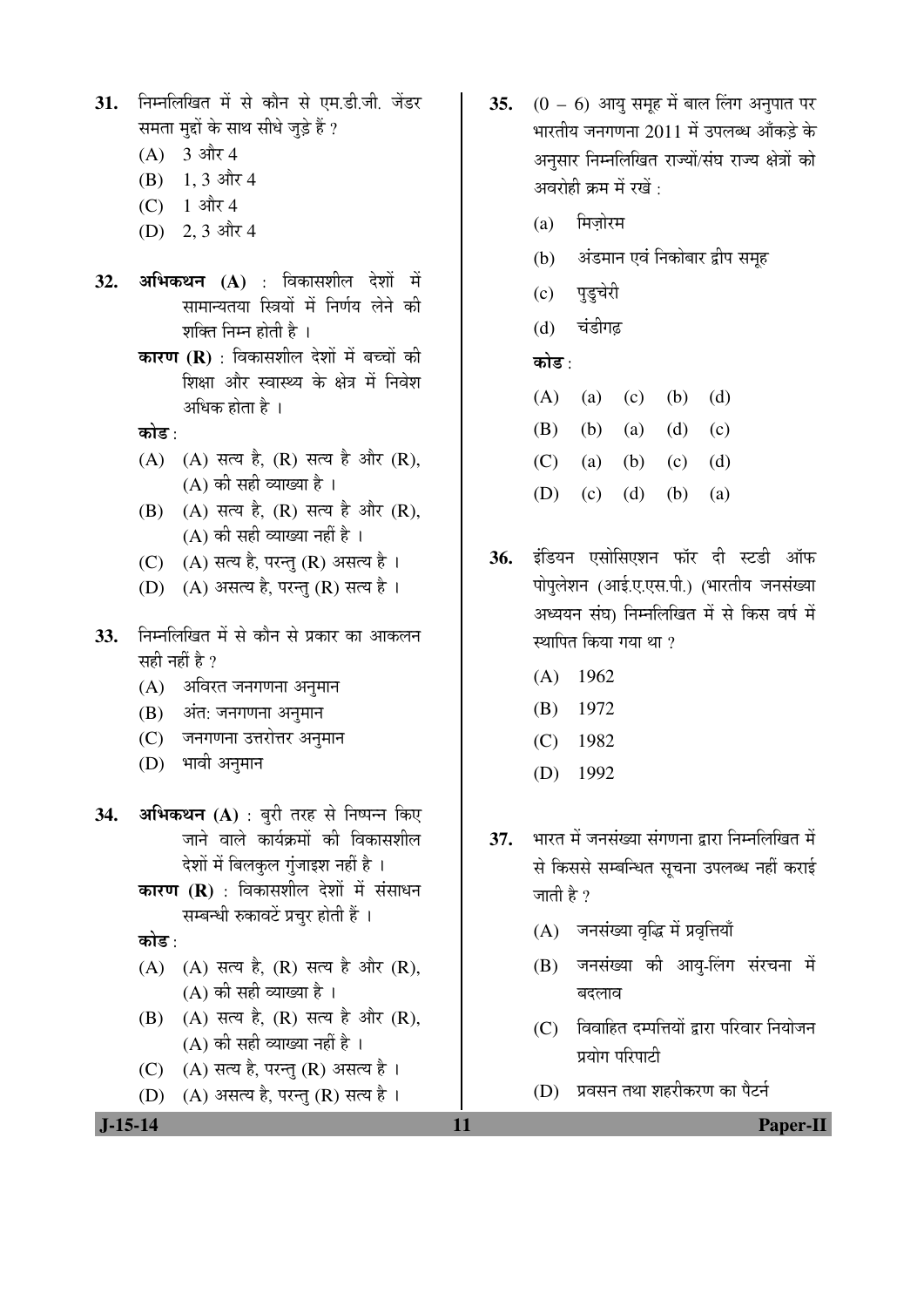**38.** India's population growth during the twentieth century can be classified into four distinct phases given below. Match List – I (referring duration of the years) with List  $-$  II (describing the distinct phases).

| $List-I$         | $List-II$ |                                   |  |
|------------------|-----------|-----------------------------------|--|
| a. 1901–1921 i.  |           | Steady growth                     |  |
| b. 1921–1951 ii. |           | Rapid growth                      |  |
|                  |           | c. 1951–1981 iii. Stagnant growth |  |
|                  |           | d. $1981-2001$ iv. High growth    |  |
|                  |           | with sure signs                   |  |
|                  |           | of slowing down                   |  |
|                  |           | of the growth                     |  |
|                  |           | rate                              |  |

#### **Codes :**

|     | a |                | $b \quad c$         | d  |
|-----|---|----------------|---------------------|----|
|     |   |                | $(A)$ iii i ii iv   |    |
| (B) |   |                | ii iii iv i         |    |
|     |   | $(C)$ i ii iii |                     | iv |
|     |   | $(D)$ iv $iii$ | $\ddot{\mathbf{i}}$ |    |

- **39.** The sex ratio at the national level has risen by how many points since the last Census in 2001 ?
	- (A) 5 points (B) 7 points
	- (C) 9 points (D) 11 points
- **40.** Deficiency of iodine may not cause one of the following disorders :
	- (A) Goiter
	- (B) Mental retardation
	- (C) Subnormal intelligence
	- (D) Blindness
- **41.** Which is the full form of IPPF ?
	- (A) International Planned Parenthood Federation
	- (B) Indian Planned Parenthood Federation
	- (C) International People's Productivity Federation
	- (D) International People's Perspective Federation
- **42.** What is the full form of JSK ?
	- (A) Jansankhya Sthirta Kosh
	- (B) Jan Swasthya Kosh
	- (C) Janani Suraksha Kendra
	- (D) None of the above
- **43.** What is the most widely used contraceptive in India ?
	- (A) Sterilization
	- (B) Injectibles
	- (C) IUCD
	- (D) Oral pills
- **44.** Which of the following states recorded the highest level of full immunisation among children, as per the District level Household Survey (DLHS) 3 ?
	- (A) Kerala
	- (B) Tamil Nadu
	- (C) Karnataka
	- (D) Maharashtra

Read the following passage and answer the questions (**45 – 50**) given below :

 Literacy is a basic tool of selfdefence in a society where social interaction often involves the written media. An illiterate person is less equipped to defend himself/herself and to participate successfully in the modern economy and society. Basic Education is a catalyst of social change as it equips with skills acquired to compete in society. There appears to be a dialectic relationship between educational progress and social change. This is reflected in the removal of inequalities based on class, caste, gender or region. A common finding is that education is largely perceived by members of socially and economically disadvantaged groups as the most promising chance of upward mobility for their children and equality in society.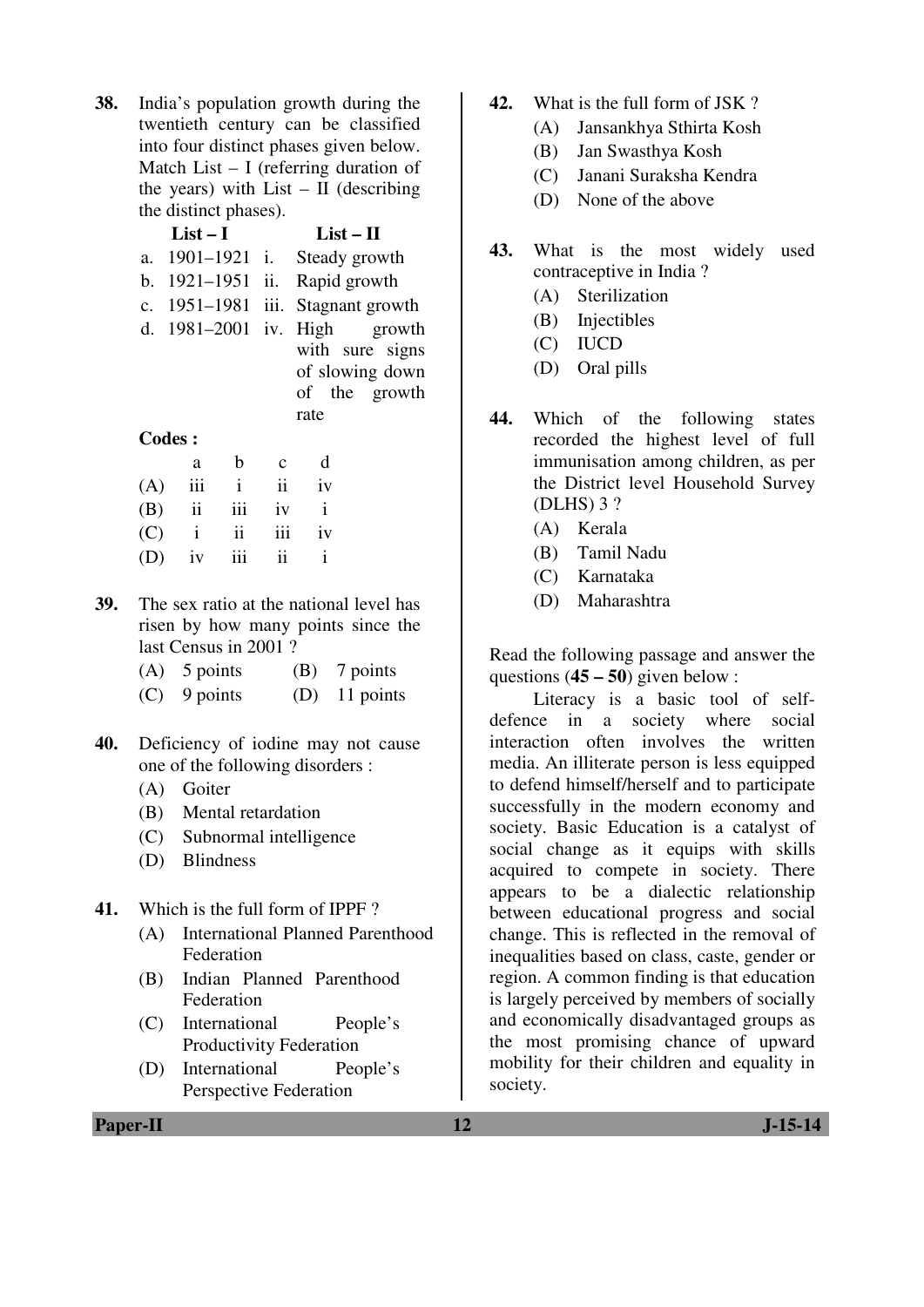38. बीसवीं शताब्दी के दौरान भारत की जनसंख्या वद्धि को नीचे दिए चार अलग-अलग चरणों में वर्गीकृत किया जा सकता है । सूची । I (वर्ष अवधि) को सूची – II (चरण) के साथ सुमेलित करें $\cdot$ 

|       |          | सूची – II                                |
|-------|----------|------------------------------------------|
|       |          | a. 1901–1921 i. एक समान या स्थायी        |
|       |          | वृद्धि                                   |
|       |          |                                          |
|       |          | c. 1951-1981 iii. स्थिर या गतिहीन वृद्धि |
|       |          | d. 1981-2001 iv. वृद्धि दर धीमा होने के  |
|       |          | चिह्न के साथ उच्च                        |
|       |          | वृद्धि                                   |
| कोड : |          |                                          |
| a     |          |                                          |
|       | सूची – I | b. 1921-1951 ii. तीव्र वृद्धि            |

| а. | $\mathbf{L}$      | ◡ | u |
|----|-------------------|---|---|
|    | $(A)$ iii i ii iv |   |   |
|    | $(B)$ ii iii iv i |   |   |
|    | $(C)$ i ii iii iv |   |   |
|    | $(D)$ iv iii ii i |   |   |

- 39. राष्ट्रीय स्तर पर लिंग अनुपात में 2001 की जनगणना से लेकर अब तक कितने बिन्दु वृद्धि हई है ?
	- $(A)$  5 बिन्दु
	- $(B)$  7 बिन्दु
	- (C) 9 बिन्दु
	- (D) 11 बिन्दु
- 40. आयोडीन की कमी से निम्नलिखित में से एक विकृति नहीं उत्पन्न होती है:
	- $(A)$  गलगण्ड
	- $(B)$  मानसिक मंदता
	- (C) अवसाधारण बुद्धि
	- $(D)$  अन्धापन
- 41. आई.पी.पी.एफ. का पूर्ण रूप क्या है ?
	- (A) इंटरनेशनल प्लैन्ड पेरेंटहड फेडरेशन
	- (B) इंडियन प्लैनड पेरेंटहुड फेडरेशन
	- (C) इंटरनेशनल पीपल्स प्रोडक्टीविटी फेडरेशन
	- (D) इंटरनेशनल पीपल्स पर्सपेक्टिव फेडरेशन
- 42. जे.एस.के. का पर्ण रूप क्या है ?
	- $(A)$  जनसंख्या स्थिरता कोश
	- (B) जन स्वास्थ्य कोश
	- (C) जननी सुरक्षा केन्द्र
	- (D) उपर्युक्त में से कोई नहीं
- 43. भारत में सर्वाधिक व्यापक रूप से उपयोग किए जाने वाला गर्भनिरोधक क्या है ?
	- (A) बन्ध्यकरण
	- (B) इंजेक्शन से दी जाने वाली दवा
	- $(C)$  आई.य.सी.डी.
	- $(D)$  गोलियाँ
- 44. जिला स्तरीय परिवार सर्वेक्षण (डी.एल.एच.एस.) 3 के अनुसार, निम्नलिखित में से किस राज्य में बच्चों में पूर्ण प्रतिरक्षण (इम्युनाइज़ेशन) का स्तर उच्चतम है ?
	- $(A)$  केरल
	- $(B)$  तमिलनाडु
	- (C) कर्नाटक
	- $(D)$  महाराष्ट्र

नीचे दिया गया परिच्छेद पढ़िए और नीचे दिए प्रश्नों (45–50) का उत्तर दीजिए <u>:</u>

साक्षरता समाज में, जहाँ सामाजिक प्रतिक्रिया प्राय: लिखित मीडिया से जुड़ी है, स्व-रक्षा का यह मूलभूत उपकरण है । निरक्षर व्यक्ति, आधुनिक अर्थव्यवस्था और समाज में सफलतापूर्वक भागीदारी करने तथा अपनी रक्षा करने के लिए कम सुसज्ज होता है । मूलभूत/मौलिक शिक्षा सामाजिक परिवर्तन का उत्प्रेरक होती है, क्योंकि यह समाज में प्रतिस्पर्धा करने के लिए आवश्यक कौशलों से सुसज्ज करती है । शैक्षिक प्रगति तथा सामाजिक परिवर्तन के बीच एक तरह का द्वंद्वात्मक सम्बन्ध प्रतीत होता है । यह वर्ग. जाति, जेंडर या क्षेत्र पर आधारित असमानताओं को हटाने में प्रकट होता है । सर्वनिष्ट तथ्य सामने यह आता है कि सामाजिक रूप से और आर्थिक रूप से अलाभकारी (या सुविधाविहीन) समूहों द्वारा शिक्षा को, अपने बच्चों के लिए ऊर्ध्वाकार गतिशीलता और समाज में समानता के सर्वाधिक सुनहरे मौके के रूप में देखा जाता है ।

 **J-15-14 13 Paper-II**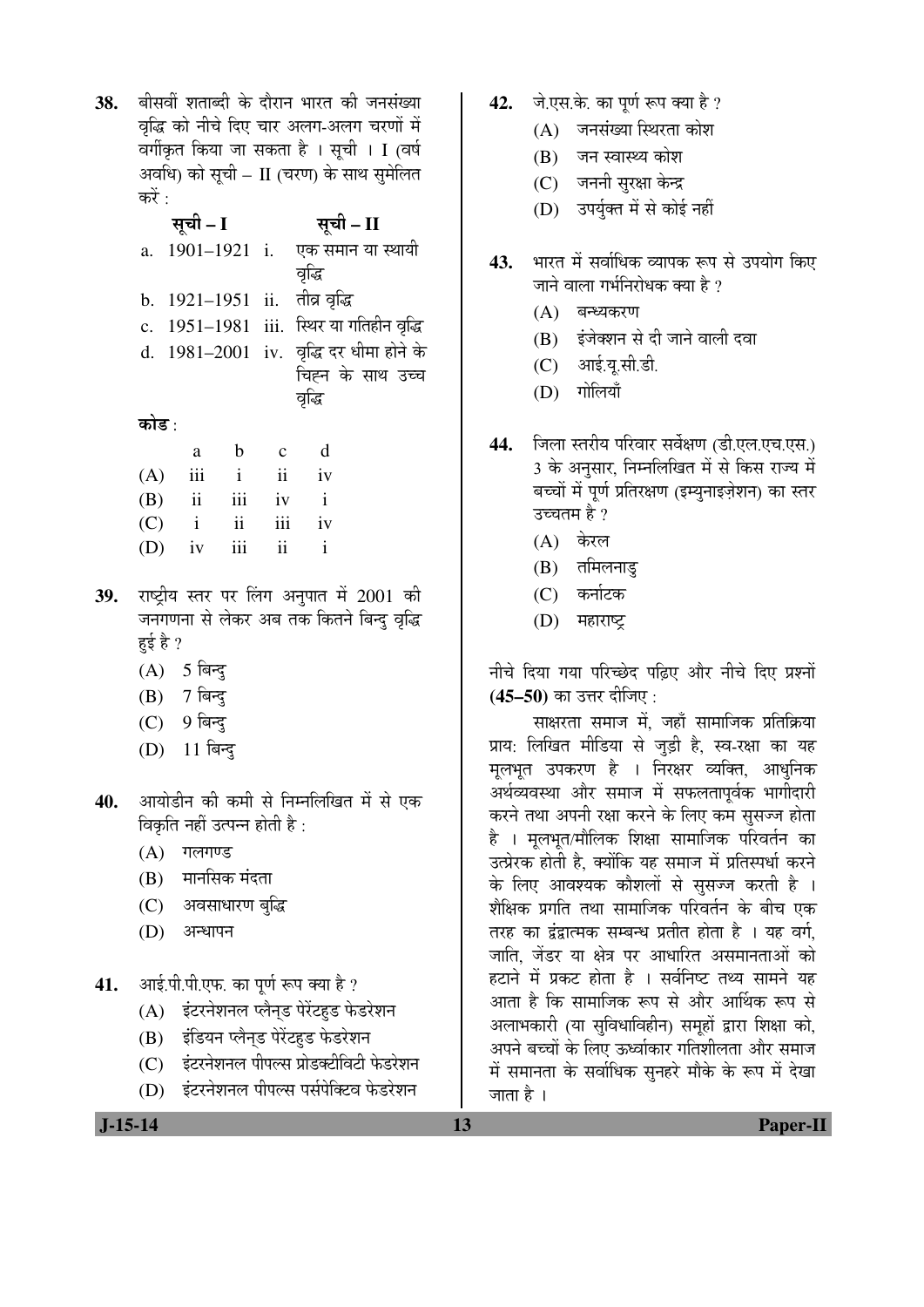Higher Education leads to the expansion of scientific, technical and philosophic brain-power. There then emerges a knowledge-society that builds immense capacity of innovations and successful scientific experiments to unearth the mysteries of nature and develop human capabilities to explore and enslave them and attain 'super-power'. In terms of social response, higher education creates social awareness and responsibility, as observed in reduced family size, late marriages, reduced dependency and social welfare programmes for children, aged and the physically challenged. One of the major achievement of higher education is the slowing down of population growth.

 Technical Education, specially among women opens a window of opportunity, combining high qualification with low dependency ratio, higher age at marriage, low fertility rates and greater women empowerment.

 One underlying current through all stages of education is the moral education. From kindergarten to Research, training in moral and ethical values is essential to make education ethically viable, socially useful and intellectually innovative. It is our experience that the more we learn and learn with a degree of moral and ethical code of conduct, the more we generate quality citizens and compromise quantity of human numbers with quality of life of our citizens. Rightly said then, 'Education and development are the Best contraceptives'.

- **45.** Which one of the following is not correctly matched ?
	- (A) Literacy Self defence
	- (B) Basic Education Social change
	- (C) Higher Education – Economic stability
	- (D) Technical Education – Window of opportunity
- **46.** Which among the following is the perceived benefit by people from low socio-economic Status ?
	- (A) Upward mobility
	- (B) Downward mobility
	- (C) Low dependency
	- (D) Empowerment
- **47.** Technical Education among women leads to
	- (i) Higher age at marriage
	- (ii) Low fertility
	- (iii) Better family care
	- (iv) Low dependency

### **Codes :**

- $(A)$  (i) (ii) (iii)
- $(B)$  (ii) (iii) (iv)
- $(C)$  (iii) (iv) (i)
- (D) (i) (ii) (iv)

## **48.** Educational Progress leads to

- (A) Equality
- (B) Equity
- (C) Honesty
- (D) Liberty

## **49.** Moral Education promotes :

- (A) Scientific experiments
- (B) Social debates
- (C) Quality of life
- (D) None of the above
- **50.** Tone of the passage is
	- (A) Analytical
	- (B) Descriptive
	- (C) Prescriptive
	- (D) Narrative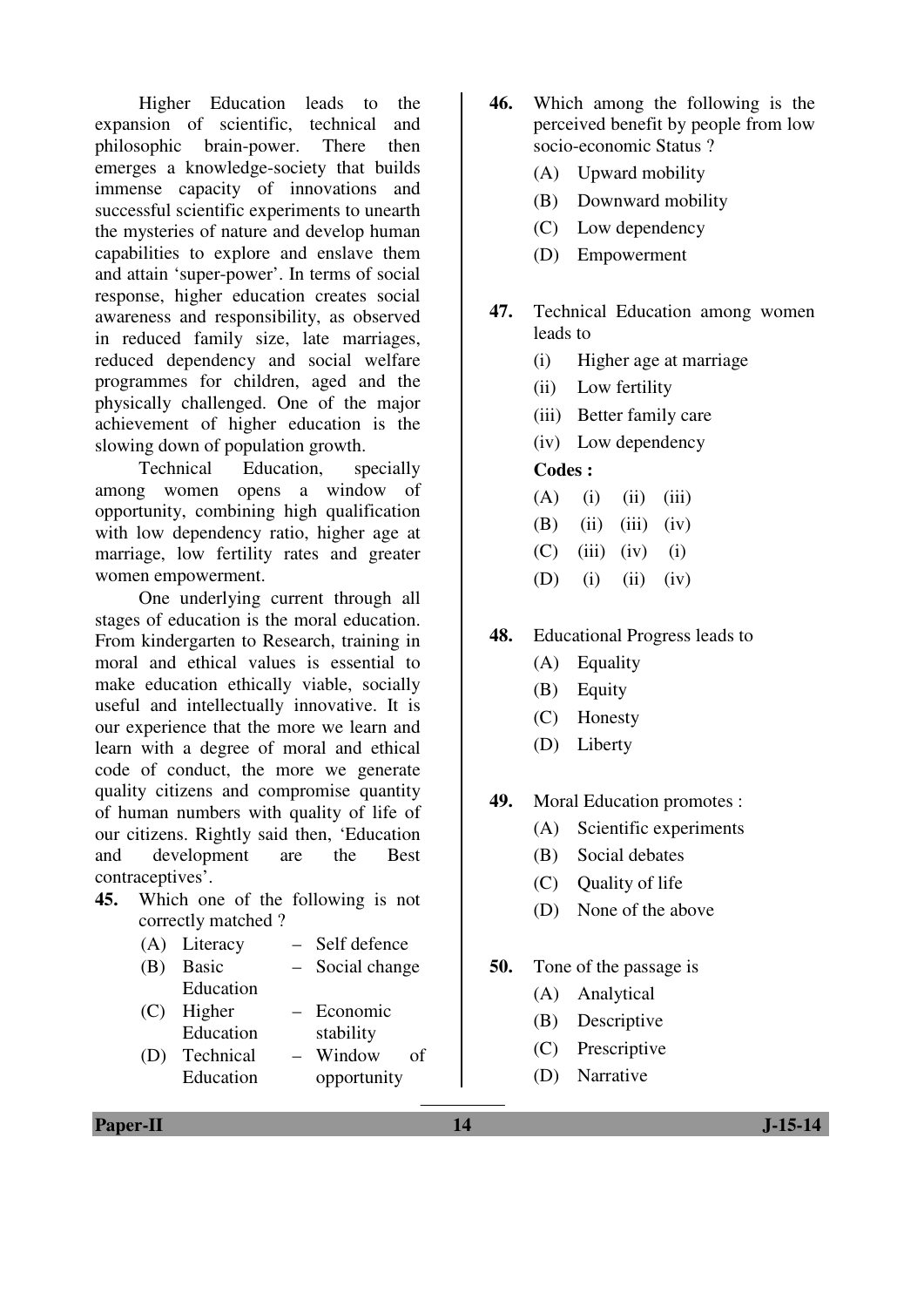उच्च शिक्षा वैज्ञानिक, तकनीकी और दार्शनिक दिमागी शक्ति के विस्तार की ओर अग्रसर करती है । तब फिर ज्ञानयुक्त समाज का जन्म होता है जो प्रकृति के रहस्यों को खोज निकालने और मानवीय क्षमताओं को विकसित करने के लिए नवप्रवर्तनों तथा सफल वैज्ञानिक प्रयोगों की भारी क्षमता निर्मित करता है जिससे कि उनकी खोज की जा सके और उसको अपने वश में किया जा सके और सुपर पावर प्राप्त की जा सके । सामाजिक प्रतिक्रिया के सम्बन्ध में. उच्च शिक्षा सामाजिक जागरुकता तथा उत्तरदायित्व को जन्म देती है. जैसा कि परिवार के छोटे आकार. देर से विवाह. कम पराश्रितता और बच्चों, वृद्धों तथा शारीरिक रूप से अक्षम व्यक्तियों के लिए सामाजिक कल्याण कार्यक्रमों में देखा जा सकता है । उच्च शिक्षा की एक बड़ी उपलब्धि जनसंख्या वृद्धि का धीमा होना है ।

तकनीकी शिक्षा ने. विशेष रूप से महिलाओं के बीच, उच्च योग्यता को निम्न पराश्रितता अनपात, विवाह के समय बड़ी उम्र, निम्न प्रजनन दरें और वृहदतर महिला सशक्तिकरण के साथ जोडते हए अवसर का द्वार खोला है ।

<u>शिक्षा के सभी स्तरों में एक अंतर्निहित धारा</u> नैतिक शिक्षा की है । किंडरगार्टन से लेकर शोध तक, नैतिक तथा आचार-शास्त्र के मल्यों में प्रशिक्षण अनिवार्य है ताकि शिक्षा को नैतिक रूप से व्यवहार्यक्षम. सामाजिक रूप से उपयोगी और बौद्धिक रूप से नवाचारी बनाया जा सके । यह हमारा अनुभव है कि जितना ज्यादा हम सीखते हैं और आचार के नैतिक तथा नीतिपरक संहिता की डिग्री या कोटि के साथ सीखते हैं. उतना ही ज्यादा हम गुणी नागरिकों का सर्जन करते हैं और मानवों की संख्याओं की मात्रा का हमारे नागरिकों की जीवन गणवत्ता के साथ समझौता करते हैं । तो यह ठीक ही कहा गया है, "शिक्षा और विकास श्रेष्ठ गर्भनिरोधक हैं ।"

- 45. निम्नलिखित में से कौन सा सही मेलित नहीं है ?
	- $(A)$  साक्षरता स्व-रक्षा  $(B)$  मृलभृत शिक्षा – सामाजिक परिवर्तन (C) उच्च शिक्षा – आर्थिक स्थिरता
	- (D) तकनीकी शिक्षा अवसर का द्वार
- 46. निम्न सामाजिक-आर्थिक स्तर से लोगों के द्रारा अनभत लाभ निम्नलिखित में से कौन है ?
	- $(A)$  ऊर्ध्वाकार गतिशीलता
	- $(B)$  अधोगामी गतिशीलता
	- $(C)$  निम्न पराश्रितता
	- $(D)$  सशक्तिकरण
- $\bf 47.$  महिलाओं के बीच तकनीकी शिक्षा निम्नलिखित की ओर अग्रसर करती है $\cdot$ 
	- (i) विवाह की बड़ी उम्र
	- $(i)$  निम्न प्रजननशीलता
	- (iii) बेहतर पारिवारिक देखभाल
	- $(iv)$  निम्न पराश्रितता
	- कोड :
	- $(A)$  (i) (ii) (iii)  $(B)$  (ii) (iii) (iv)  $(C)$  (iii) (iv) (i) (D) (i) (ii) (iv)
- **48.** शैक्षिक प्रगति निम्नलिखित की ओर अग्रसर करती है :
	- $(A)$  समानता
	- $(B)$  समता
	- $(C)$  ईमानदारी
	- $(D)$  स्वाधीनता

**49.** नैतिक शिक्षा निम्नलिखित को बढावा देती है :

- $(A)$  वैज्ञानिक प्रयोग
- $(B)$  सामाजिक वाद-विवाद
- (C) जीवन की गुणवत्ता
- (D) उपर्युक्त में से कोई नहीं
- **50.** परिच्छेद का भाव है
	- $(A)$  विश्लेषणात्मक
	- (B) विवरणात्मक
	- (C) निर्देशात्मक
	- (D) वृत्तान्तपरक